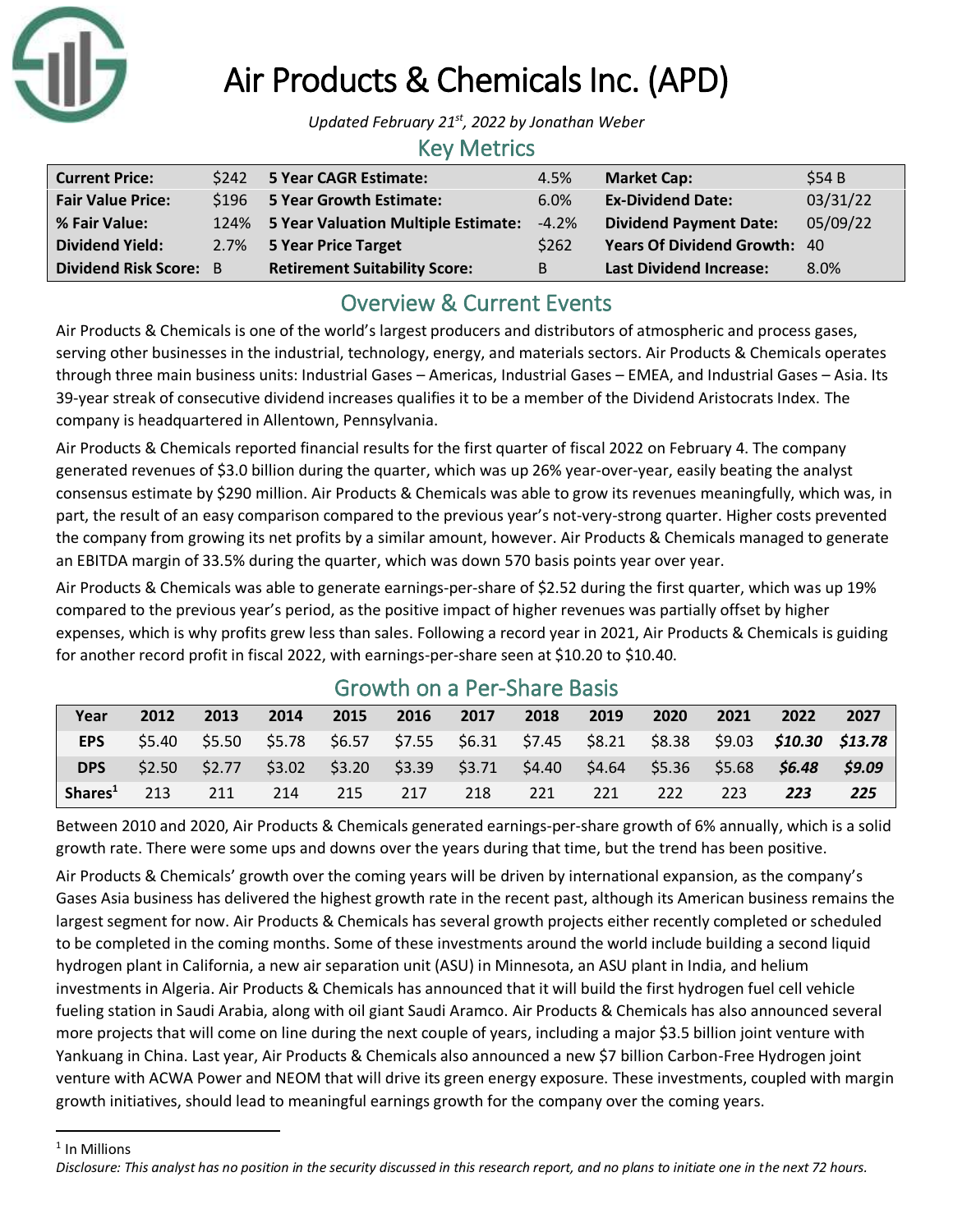

# Air Products & Chemicals Inc. (APD)

#### Valuation Analysis

| Year                                                                  | 2012 | 2013 | 2014 | 2015 | 2016 | 2017 | 2018 | 2019 | 2020              | 2021 | <b>Now</b> | 2027 |
|-----------------------------------------------------------------------|------|------|------|------|------|------|------|------|-------------------|------|------------|------|
| $\sqrt{7}$ Avg. P/E 15.6 16.5 20.6 21.7 18.6 22.6 21.8 27.0 35.0 28.3 |      |      |      |      |      |      |      |      |                   |      | 23.5       | 19.0 |
| <b>Avg. Yid.</b> $3.0\%$ $3.1\%$ $2.5\%$ $2.2\%$ $2.4\%$              |      |      |      |      |      | 2.6% | 2.6% |      | $2.1\%$ 1.8% 2.3% |      | 2.7%       | 3.5% |

Air Products & Chemicals has never traded at an especially low valuation, but there were wide movements in its valuation nevertheless. Based on current estimates, shares are trading for around 24 times this year's net profits right now, which is why we believe that shares are overvalued, although they have come back since our last update. The multiple contraction that we expect will negatively impact the stock's total returns going forward.

### Safety, Quality, Competitive Advantage, & Recession Resiliency

| Year                                                                           |  | 2012 2013 2014 2015 2016 2017 2018 2019 2020 2021 2022 2027 |  |  |  |  |  |
|--------------------------------------------------------------------------------|--|-------------------------------------------------------------|--|--|--|--|--|
| Payout 46.3% 50.4% 52.2% 48.7% 44.9% 58.8% 59.1% 55.8% 61.8% 62.9% 62.9% 65.9% |  |                                                             |  |  |  |  |  |

Air Products & Chemicals will pay out roughly 63% of its net profits in the form of dividends this year. This is not an especially low payout ratio, but the dividend looks easily sustainable at the current level. The company's reasonable payout ratio also ensures that it can continue its streak of dividend increases.

Air Products & Chemicals' most compelling competitive advantage is its industry expertise. The company also benefits from high switching costs -- it is difficult to find a competitor that offers the full range of identical services in a particular geographic region. Air Products & Chemicals operates a relatively recession-resistant business. Earnings-per-share declined by just 18% in 2009, during the Great Recession, one of the steepest downturns of the last decades.

# Final Thoughts & Recommendation

Air Products & Chemicals is an attractive company at first sight. It holds a multi-decade streak of consecutive dividend increases, a strong globalized business model, and a leadership position in the gases industry. Despite these positives, Air Products & Chemicals appears positioned to deliver not very appealing total returns over the coming years, due to its high valuation. We estimate that Air Products & Chemicals will generate mid-single digits annual returns over the coming five years, which is why we rate the stock a hold at the current price.



## Total Return Breakdown by Year

**[Click here to rate and review this research report. Your feedback is important to us.](https://suredividend.typeform.com/to/cs7Wce/)**

*Disclosure: This analyst has no position in the security discussed in this research report, and no plans to initiate one in the next 72 hours.*

*Updated February 21st, 2022 by Jonathan Weber*